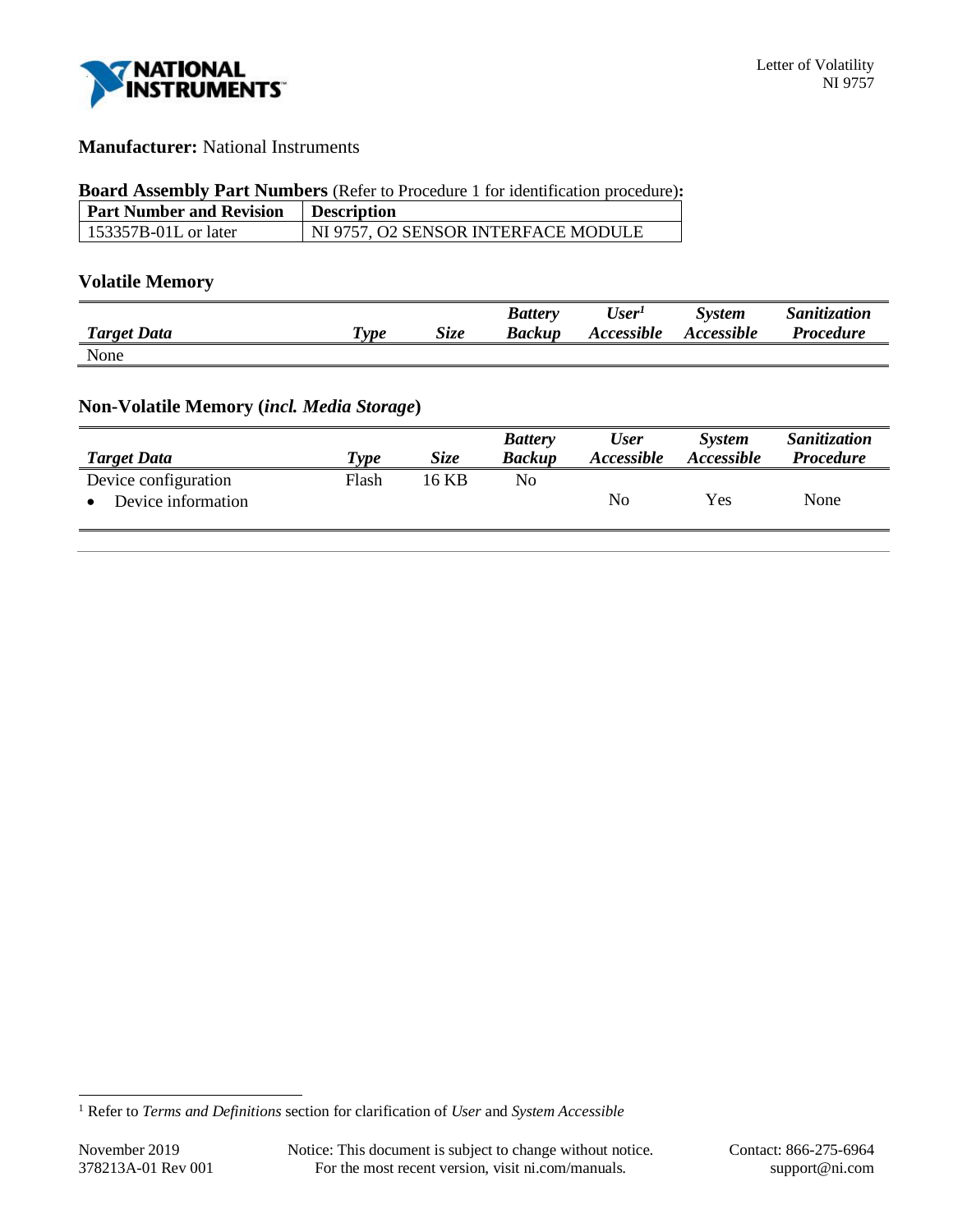

## **Procedures**

#### **Procedure 1 – Board Assembly Part Number identification:**

To determine the Board Assembly Part Number and Revision, refer to the label on the back of your product. The Assembly Part Number should be formatted as P/N: ######x-##L, where X is the revision letter.